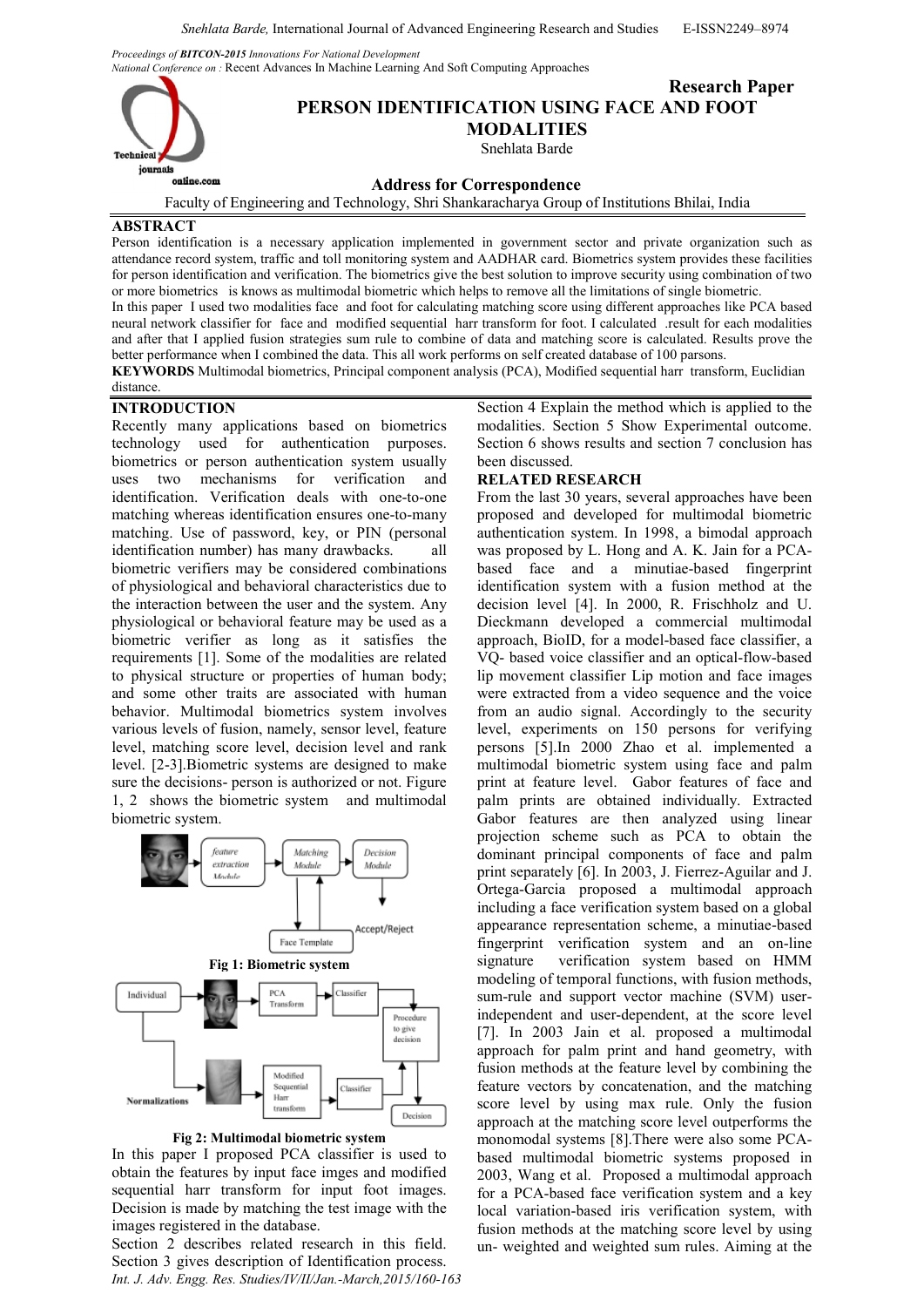same issue, i.e., to reduce false acceptance and false rejection error rates [09].In 2004, Toh et al. developed a system using hand geometry, fingerprint, and voice biometric with weighted-sum rule based match-score-level fusion. They treated the multimodal biometric decision fusion problem as a two-stage problem learning and decision. A reduced multivariate polynomial model was introduced to overcome the tedious recursive learning problem, as seen in neural network training. The four learning and decision paradigms were investigated, adopting the reduced polynomial model for biometric decision fusion. Experiments on fingerprint, speech, and handgeometry biometric [10]. In 2005, Snelick et al. developed a multimodal approach for face and fingerprint; with fusion methods at the score level three fingerprint recognition commercial systems and one face recognition commercial system were used in this study. Seven score normalization techniques (min–max, z-score, tanh, adaptive, two quadrics, logistic, and quadric-line-quadric) and five fusion techniques on the normalized scores (simple sum, min score, max score, matcher weighting, and user weighting) were tested in this study. Data showed that local learning alone can improve verification [11] in 2005 year; Jain et al. proposed a multimodal approach for face, fingerprint, and hand geometry, with fusion at the score level. The attaching approaches for these modalities are the minutiaebased matcher for fingerprint, which has similarity scores as output, the PCA-based algorithm for face recognition, which has Euclidean distance as output, and a 14- dimensional feature vector for hand geometry, which also has Euclidean distance for output. Seven score normalization techniques (simple distance-t- similarity transformation with no change in scale, min–max normalization, z-score normalization, median-MAD normalization, doublesigmoid normalization, tanh normalization, and Parzen normalization) and three fusion techniques on the normalized scores (simple sum rule, max rule, and min rule) were tested in this study. Except for one normalization technique (the median MAD), all fusion approaches outperform the monomodal approaches. For example, the fingerprint system, which is the best monomodal system [12]. In 2007year Jing et al. employed Gabor transform for feature extraction and then Gabor features are concatenated to form fused feature vector. Then, to reduce the dimensionality of fused feature vector, non linear transformation techniques such as Kernel discriminate Common Vectors are employed [13]. In 2009 year Kisku et al. proposed a sensor level fusion scheme for face and palm print biometrics where face and palm print are decomposed using Haar wavelet and then average of wavelet coefficients is fused as image of face and palm print. Finally, inverse wavelet transform is carried out to form a fused image of face and palm print. Feature level fusion involves consolidating the evidence presented by two biometric feature sets of the same individual. The majority of the work reported on feature level fusion is related to multimodal biometric system [14]. In 2014 year Snehlata, et al developed multimodal biometrics system for face and ear modalities using PCA neural network, Eigen Images classifier to reduce FAR of single biometrics [15]. In same year she developed and analysis multimodal biometrics

*Int. J. Adv. Engg. Res. Studies/IV/II/Jan.-March,2015/160-163*

system for face, iris and ear using different classifier PCA based neural network for face, Hamming distance calculation for iris template and Eigen images for ear modalities calculating matching score after fusion[16].

## FUSION TECHNIQUES Person Identification

In the identification the system recognizes an individual by searching the templates of the entire database for a match. Therefore the system performs a one-to-many comparison. Identification ensures presence of an individual inside the database but does not indicate the exact identity of the person subjected for authentication.



Fig.3 : Testing process in biometrics

A match score is known as genuine scores (GS) if it is a result of matching two sample of a biometric trait of the same user. It is known as an imposter score (IS) if it is the result of matching two sample of a biometric trait originating from different users. An imposter score that exceeds the predefined threshold (Th) results in a false accept, while a genuine score that falls below the predefined threshold (Th) results in a false reject. The false accept rate FAR and false reject rate FRR is calculated by using the formula.

$$
FAR = \frac{P}{Th}
$$

$$
FRR = \frac{W}{Th}
$$

The EER (Equal Error Rate) refers to the point where the FAR equals the FRR.

# Fusion strategy

In fusion process different traits are combined into single traits. Normalization is must required because the output of individual trait may not be homogeneous. We use Min-Max normalization technique to produce traits scores to 0 and 1 respectively. The Min-Max technique computes as  $x = min(Sx)$ 

$$
y = \frac{1}{\max(\text{Sx}) - \min(\text{Sx})}
$$

Where Sx is the set of all possible matching scores generated by a particular trait. Different weights (Wi) are assigned on the basis of their Equal Error Rate (EER).

$$
Ni = \frac{1/_{\text{EERi}}}{\sum_{j=1}^{n} \left(\frac{1}{_{\text{EERj}}}\right)}
$$

Where EER<sub>j</sub> is the equal error rate for jth and n represents the number of traits participating in fusion. The fusion score S is computed as

$$
S = \sum_{j=1}^{n} (W_j \times S_j)
$$

Where S<sub>j</sub> is the match score of jth trait. METHEDOLOGY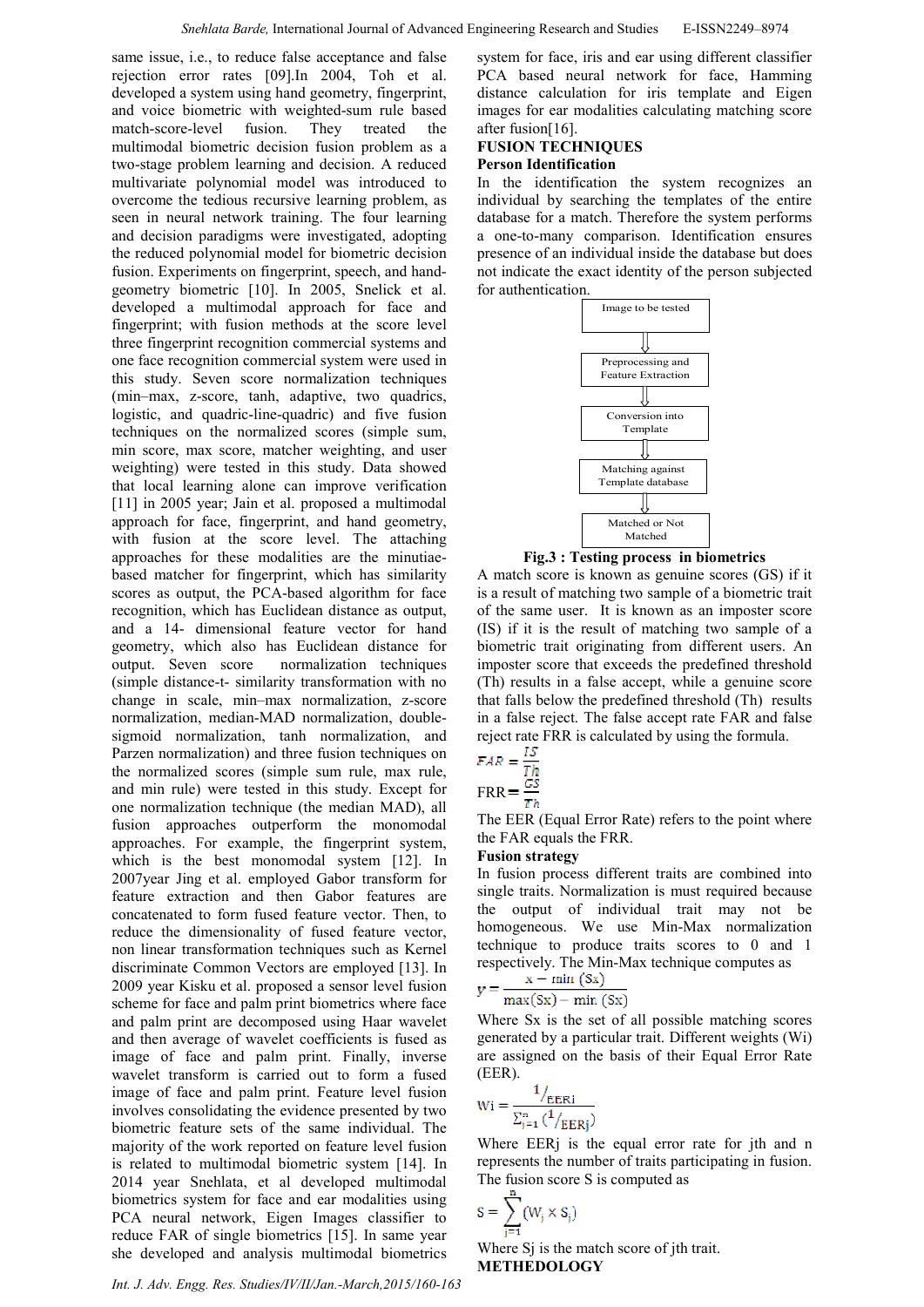## Principal Component Analysis

Person recognition algorithms are Principal Component Analysis (PCA). The main idea is to decorrelate data in order to highlight differences and similarities by finding the principal directions (i.e. the eigenvectors) of the covariance matrix of a multidimensional data. For testing the biometric system, face images were used from the training set of face images. Before going to next step first train the PCA using the training set of images, The mean image is computed of the training data as:

$$
\Psi_{\text{Train}} = \frac{1}{M} \sum_{n=1}^{M} \Gamma_n \tag{1}
$$

Each training image is subtracted by mean image as:  $\phi_i = \Gamma_i - \psi_{Train}$   $i = 1, 2, .... . M$  $(2)$ 

It is large vectors set subjected to PCA which seeks a set of M ortho-normal vectors,  $U_n$ . The  $k^{th}$  vector,  $U_k$ , is chosen such that:

$$
\lambda_{\mathbf{K}} = \frac{1}{M} \sum_{n=1}^{M} (U_{\mathbf{K}}^{T} \Phi_{n})^{2}
$$
 (3)

The vectors  $U_k$  and scalars  $\lambda_k$  are the eigenvectors and Eigen values respectively of the following covariance matrix (CM):

$$
C = \frac{1}{M} \sum_{n=1}^{M} (\Phi_n \Phi_n^T) = AA^T \quad (4)
$$

The mean image Ψ of the gallery set is computed. This is projected onto the "face space" by the M Eigen vectors derived from the training set. This gives:

 $\omega_{\rm K}$  = $\cup_{\rm K}^{\rm T}$   $\Phi_{\rm i}$  =  ${\rm K}$  = 1 ... M  $(5)$ Euclidian distance is calculated for face as follows:  $d_{\mathbf{k}} = || \Omega - \Omega_{\mathbf{k}} ||$  $(6)$ 

Modified Sequential Harr Transform Techniques Footprint identification is the measurement of footprint features for recognizing a person. Footprint is universal, easy to capture and does not change much across time.



Fig. 4: Footprint identification system.

Sequential modified Haar wavelet is used to find the modified Haar energy feature in which sequential modified Haar transform is applied to the resize footprint image to get MHE. . The modified Harr enargy of image is obtained by dividing the image into 4 x 4 blocks. The detailed coefficients of every image are then determined. The modified Haar energy for each of the block is calculated as:

MHEi, j, k = 
$$
\sum_{p=1}^{p} \sum_{q=1}^{q} (C_{p,q})^2
$$
 (1)

## EXPERIMENTAL OUTCOME

*Int. J. Adv. Engg. Res. Studies/IV/II/Jan.-March,2015/160-163*

A database is created that consists of 100 person's images. In which I take face and foot images. first all image converts RGB to gray scale and resize After that I applied PCA classifier for face and modified sequential haar transform for foot image Figure 5 to 13 shows the experimental results using MATLAB software

Figure 5 to Figure 10 present results for face images<br>Training set





Fig. 10: Weight of input face and the Euclidian distance.